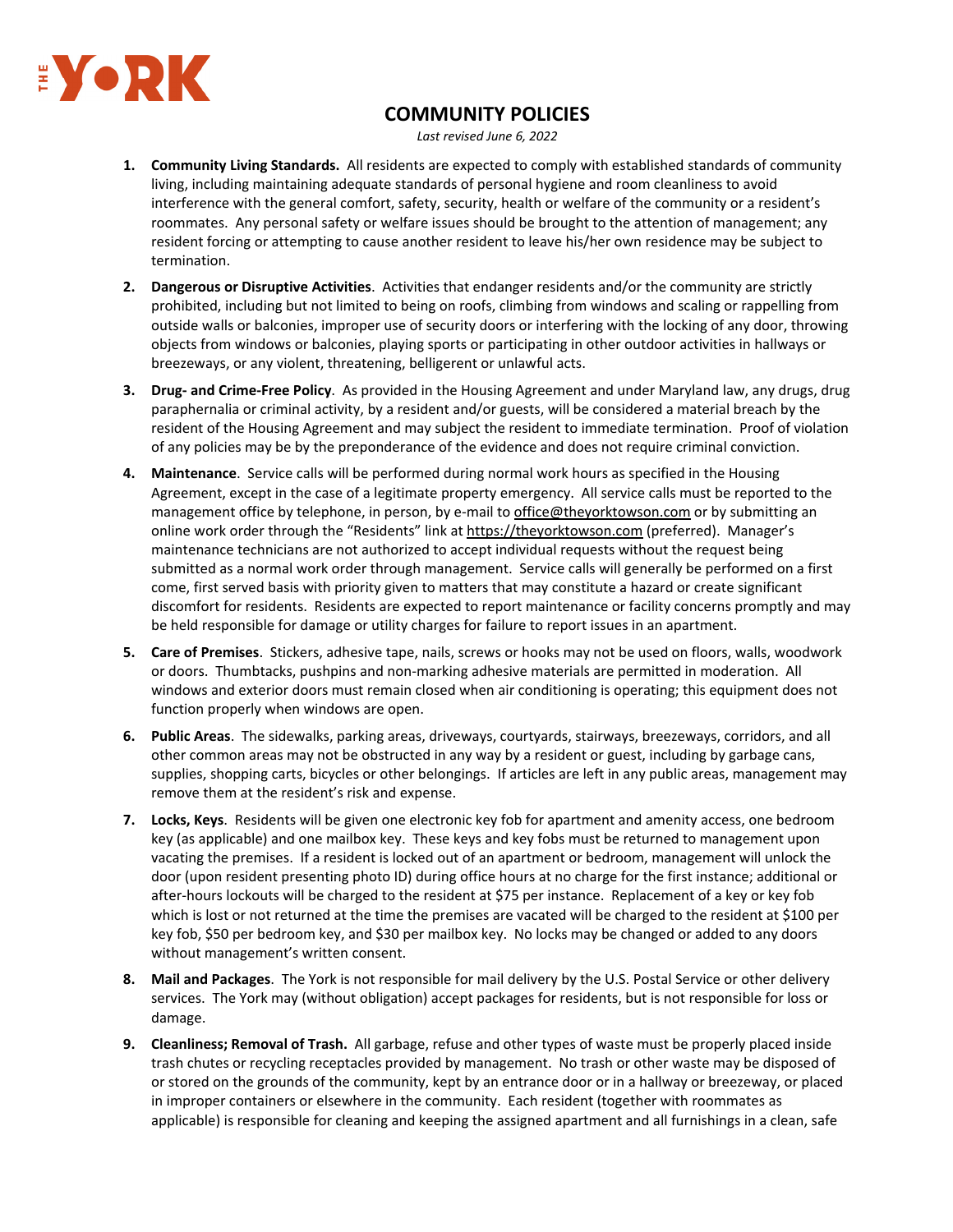

and sanitary condition. Trash should be disposed of promptly and properly. Trash chutes are provided by management on each level of the community; however, furniture, chemicals, hazardous materials, batteries, computer monitors, televisions, computers, stereos or other electronic devices are not permitted in or around trash chutes or dumpsters. All such materials must be taken by the resident to a local facility designed for disposal of such materials. Cigarette butts may not be left anywhere on the grounds of the community. Residents are expected to maintain balconies, patios and other private areas both inside and outside of the apartment. No trash may be kept on porches or balconies, or otherwise outside of an apartment, even in bags or cans. Any resident or apartment violating any of the above policies will be charged an administrative fee of at least \$25 per bag (or portion thereof) to be disposed; continued violation may result in agreement termination.

- **10. Smoking; Flammables**. The York is a 100% non‐smoking facility. Smoking (including vaping and e‐cigarettes) and burning candles or incense are prohibited inside all apartments, on balconies, in corridors, stairwells, in and around all clubhouse areas, and inside all other buildings. Any smoking inside any apartment by a resident or guest will subject the resident(s) to a minimum deep‐cleaning fee of \$250, plus any additional costs of cleaning or repair in connection with smoking or other smoke-related damage. The following items are prohibited inside all buildings in the community: flammable liquids or gases (including propane and gasoline), combustible incense, and other flammable or incendiary substances.
- **11. Balconies, Hallways, Breezeways, Windows and Doors**. Awnings or other projections may not be attached to the outside of any building. Balconies, windows, hallways and breezeways may not be used for draping articles, shaking dust mops, beating rugs, drying laundry, painting, or any anything that may stain the foundation and/or surface of the area. Cigarettes, trash or other material(s) may not be left on or thrown from any balcony, hallway, breezeway, window, parking area or doorway. Balconies and patios may not be used for storage of any interior furnishings. Balconies and patios must be kept in a clean and safe condition at all times. No sign, banner or other fixture, including foil and/or film of any kind, may be hung in any window or on any door in a manner that may be visible from the exterior of the building. No external antenna, clothesline, sign, banner, flag or satellite dish may be erected on any balcony or building exterior. Only those window coverings supplied by The York may be allowed to be seen from outside the building. Violations of this policy may be corrected by management (including cleanup and disposal of materials) at the residents' expense. Damage to shared or common areas, including balconies, adjacent hallways, windows and doors, will be repaired at the joint and several expense of the residents of the applicable apartment(s).
- **12. Plumbing Fixtures**. Sweepings, matches, rags, towels, cigarettes, bottle caps, coffee grounds, bones and other obstructing materials may not be placed or flushed in any plumbing fixture. Any damage to plumbing caused by misuse will be repaired at the residents' expense.
- **13. Barbeque Grills; Waterbeds**. Due to city, county and state fire codes and regulations, the use of or storage of gas or charcoal grills, or fuel containers related to these grills, are prohibited throughout the community except those in common areas provided by management for this purpose. Any resident or apartment violating this policy may be subject to administrative fees of at least \$25 per day and/or referral to law enforcement. The use of any type of waterbed or water furniture is prohibited except with management's prior written consent, following resident providing adequate additional insurance in management's discretion.
- **14. Light Bulbs**. Each apartment is furnished with working light bulbs at the time the resident(s) take possession. Thereafter, the expense of any replacement bulbs necessary or required will be the responsibility of the residents, except halogen bulbs over the kitchen counter.
- **15. Common‐Area Furnishings.** Furnishings provided in apartment common areas such as living rooms are intended for the common use of all residents of the apartment, and may not be removed or taken into individual bedrooms. Furniture in any clubhouse or community area may not be relocated.
- **16. Soliciting.** Any soliciting or distribution of any type of material within the community is prohibited without prior written approval from management. Please notify management of any suspected unauthorized solicitor so that appropriate action may be taken.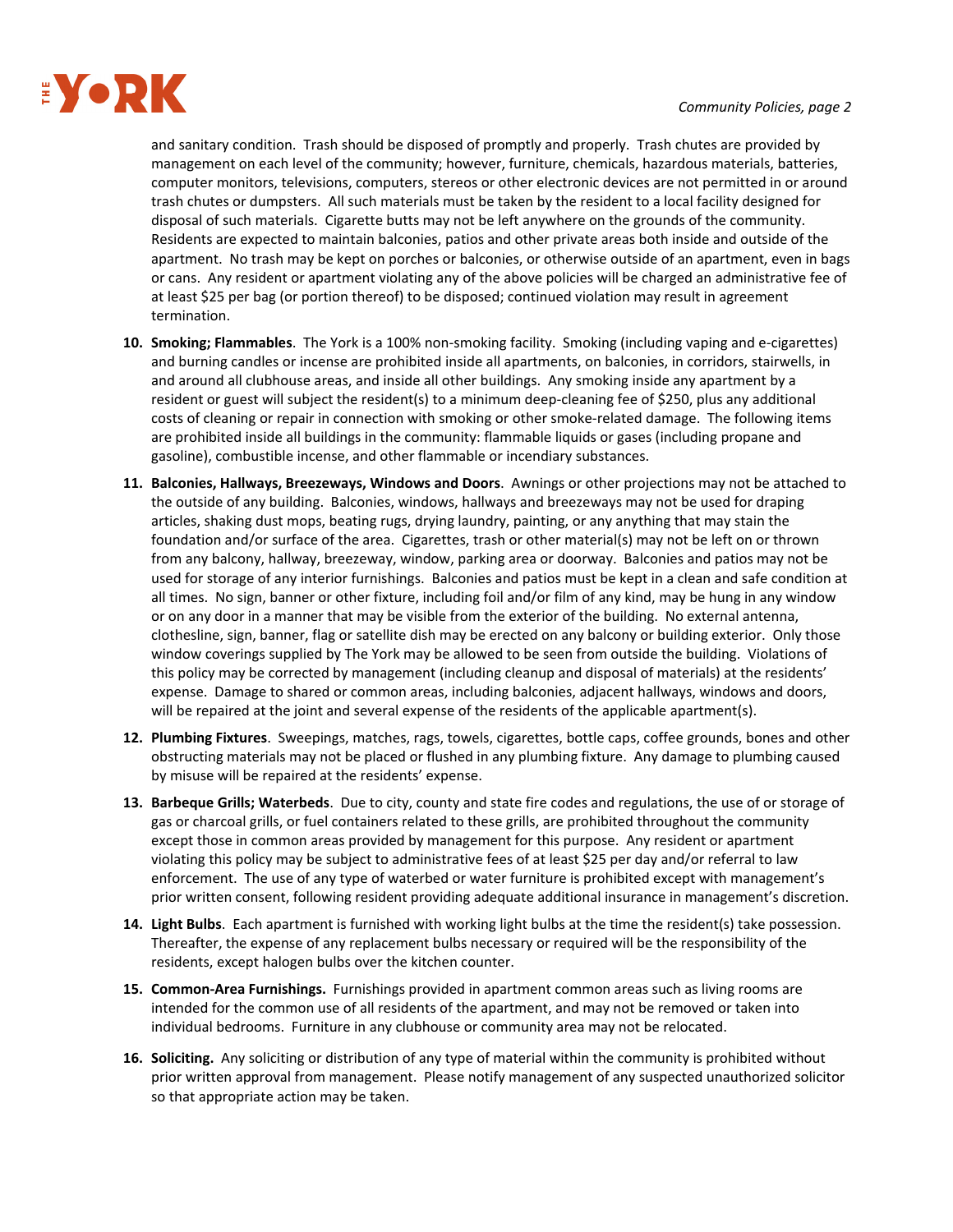

- **17. Guests.** All residents are responsible for the actions of their guests (including anyone permitted into the community by a resident, whether or not known to the resident) at all times. Residents are expected to ensure that guests observe all rules and policies applicable to residents. Any violation or act by a guest will be considered the violation or act of the resident. Guests must be accompanied at all times by the responsible resident when accessing common area amenities such as the clubhouse, fitness center, etc. Management reserves the right to restrict guests from any part of the community or from using any amenity at any time. Except as otherwise expressly provided in the resident's Housing Agreement or Lease, any overnight guest requires the advance consent of all apartment-mates, must be pre-registered with management if staying more than three total nights in any 30-day period, and may not stay at the community for more than three consecutive nights nor more than six nights in any thirty‐day period.
- **18. Parties**. Residents hosting or participating in social gatherings must at all times prevent excessive noise or disturbances that could interrupt the quiet enjoyment of others. Any gathering of 10 or more guests in any apartment must be registered with management at least one full business day beforehand. No apartment may host more than 20 persons (including residents and guests) at any social gathering, whether inside or outside the apartment. Loitering in exterior common areas or community facilities during quiet times of 11:00 p.m. through 9:00 a.m. is prohibited. All parties must end and disperse by 1:00 a.m. "Open" parties are prohibited. Flyer announcements, block parties and multi‐unit parties are prohibited. Management may require a party to disperse for reasons of safety or to prevent disturbance to other residents. Guests at any gathering are subject to parking restrictions and vehicles violating parking rules may be towed.
- **19. Noise**. Loud and boisterous noise or any other objectionable behavior by any resident or guest which may disturb other residents is not permitted. Good judgment and thoughtfulness for others should be used in the playing of musical instruments, stereos, televisions and all other sound sources. An apartment that is the subject of a noise complaint will, in management's discretion, be charged a \$50 administrative fee and may be referred to law enforcement. Multiple noise violations may subject the residents of an apartment to agreement termination.
- **20. Animals**. Pets are permitted only in specific apartments, with prior registration and mutual execution of a Pet Addendum in management's discretion, payment of a pet registration fee, pet rent and/or security deposit, as applicable. A maximum of one pet is permitted per designated apartment, only when properly registered. A resident registering an animal must provide a photograph of the animal; registration applies only to the specified animal. Acceptable pets can weigh no more than 60 pounds; dogs must be at least one year of age. Aggressive breeds of dogs are not permitted as pets, including Akita, Bullmastiff, Chow, Dalmatian, Doberman, Pit Bull, Rottweiler, Wolf Hybrid, or any dog that is at least partially any of these breeds. Rodents, birds, and exotic animals such as snakes, amphibians, primates, ferrets and insects are prohibited. Cats must be neutered and declawed. Permitted animals must be kept in the assigned residence only and supervised (with dogs on leashes) whenever outside. Animals may not be left unattended on patios or balconies. Animals must not disturb neighbors or others in or around the community and may not be tied to any fixed object outdoors. Pets are not permitted in the clubhouse or other indoor recreational or amenity spaces. Visiting animals are not allowed without prior written approval from management. Resident(s) keeping an animal will be responsible for any damage or injury caused by the animal. All residents of an apartment in which an animal is kept are jointly responsible for immediately cleaning up and properly disposing of any animal waste, which is prohibited at any time other than in litter boxes (cats) or outdoors around the perimeter of the community or in designated animal walks; any failure to clean will subject the resident(s) to administrative fees of \$50 for the first instance and \$75 for any subsequent instances. The resident(s) of any apartment in which an animal not properly registered with management is kept will be responsible for an administrative fee of \$250 plus additional daily administrative fees for continued violation of these policies. Unattended, stray and non‐ registered animals may be impounded by management or law enforcement.
- **21. Exterior Lights**. Exterior lights on apartments and buildings are for the general safety of the community. Tampering with these lights in any way is prohibited. Prompt reporting of all outages is appreciated.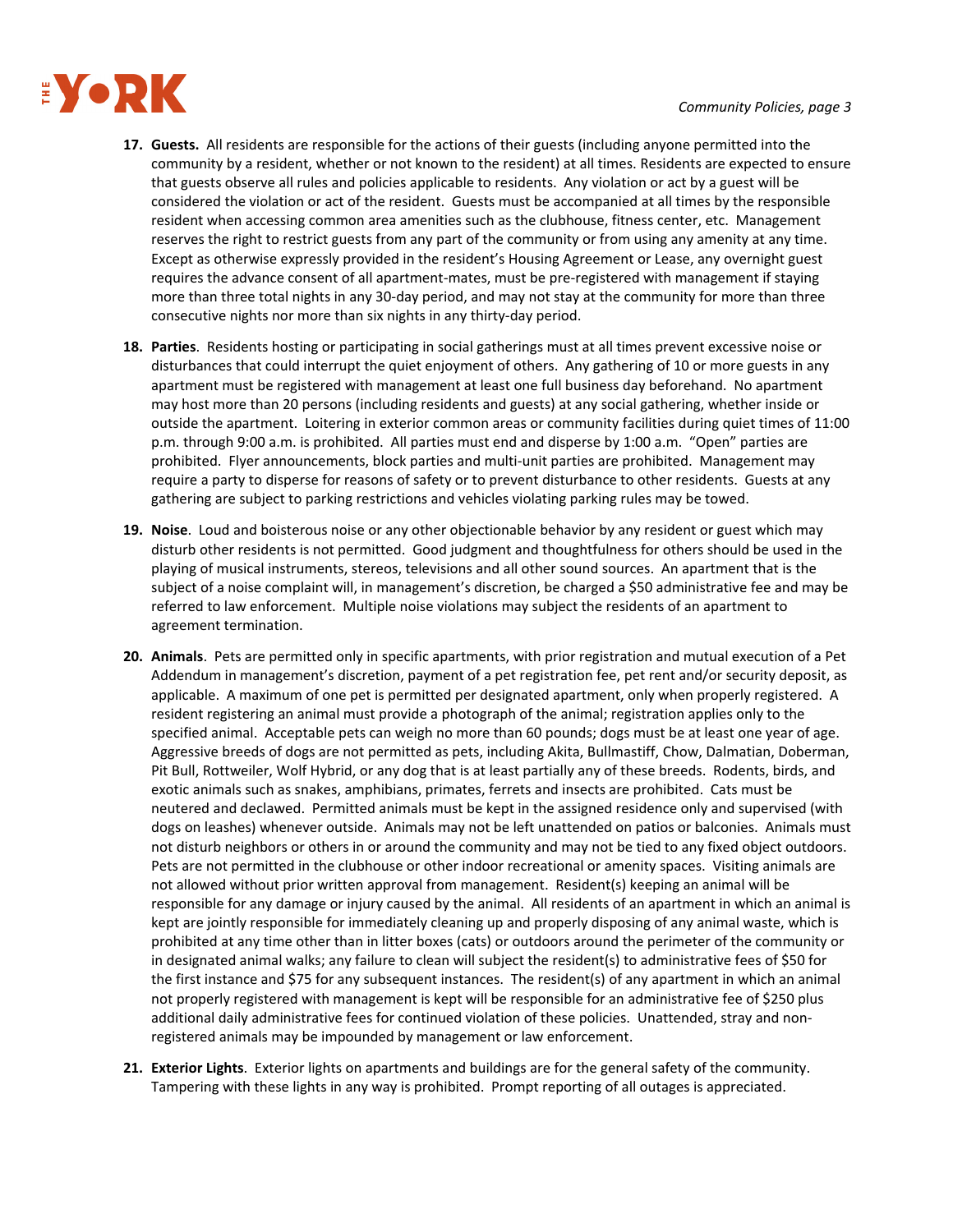

- **22. Moving Damage.** Each resident is responsible for all damage caused on the premises, whether in connection with moving into or out of his/her apartment or bedroom, and whether intentionally caused or not. This liability extends not only to the apartment units, but also to any damage done to any external or exterior portions of the community.
- 23. Inspections. In order to ensure the health and safety of all residents and the preservation of the premises, management and maintenance staff inspects all bedrooms and apartments approximately quarterly. If at any time management believes there are urgent health, fire, safety, maintenance or security issues located in the resident's apartment, management and maintenance staff may enter with or without notice, as permitted by applicable law. If a scheduled inspection is to be performed, the residents will be notified approximately 48 hours prior to the inspection by notice placed at the front door of the apartment or otherwise delivered to one or more residents.
- **24. Recreational Facilities; Amenities.** The York has provided recreation facilities, amenities and areas for the use of residents and guests. In order that these facilities be used for the benefit of everyone and be properly maintained, serviced and operated with safety, management will establish schedules and appropriate regulations for the use of each such facility. Management may add, remove, upgrade or modify any of the provided recreations facilities and amenities, without notice or compensation.All guests, as well as children of residents or guests, must be accompanied at all times by the responsible resident when using any recreational facility or amenity. Alcoholic beverages and all glass containers are prohibited in community amenity spaces. Appropriate attire is required at all times when using fitness rooms and other community amenities. The use of proper footwear is required at all times on or around these areas. No attendant or supervision is provided for any of the recreational facilities, including fitness and weight rooms. The community owner and management do not sponsor athletic activities and all participants undertake these activities solely at their own risk of injury and without supervision or warranty from the community owner or management. In consideration of being permitted to use the recreational facilities and other amenities, each resident: assumes all risks in connection with the use of recreational facilities and amenities, including use by the resident, guests, family, friends and roommates; release the community owner and management and their respective employees and agents from any liability for any injury, incident or damage which may occur in the use of recreational facilities and/or amenities, including risks both foreseeable and unforeseeable; and agree to hold harmless the community owner and management and their respective employees and agents from any claim by a resident, guest or legal representative arising out of the use of recreational facilities and/or amenities.
- **25. Internet Connection; Business Center.** Internet connectivity is provided throughout the community for use by residents and guests. A business center is provided for the use of residents only. The display or other transmission of objectionable, pornographic, discriminatory, harassing or otherwise inappropriate material using any computer equipment provided by The York is prohibited. Users must abide by applicable laws at all times in the course of using computer equipment and/or Internet connections provided by The York. The display, downloading, uploading or other use of materials in violation of the copyright or other intellectual property rights of any person are prohibited using any Internet connection or computer equipment provided by The York. Users of the Internet connection provided by The York must also abide by all acceptable use policies and other rules issued by the community's Internet service provider from time to time.
- **26. Parking.** The Washington Street and Altus garages are owned by Greenburg Gibbons and managed by the Baltimore County Revenue Authority, which may be contacted at (410) 887‐8216. Fees are assessed for any garage parking and are subject to change. Parking in the garage attached to Altus Towson Row is strictly prohibited by residents. Vehicles may be parked only in those areas of parking structures designated for parking, within a single marked spot. Vehicles may not be parked to any extent on landscaping, in driveways, in handicap spaces (without a valid permit) or blocking reserved spots, no-parking areas or fire lanes. Only passenger vehicles of ordinary size, with current license plates and valid and visible parking decal may be parked in the parking areas designated for residents. Boats, trailers, large vans, campers and commercial trucks may not be parked or otherwise left anywhere at the community. No vehicle maintenance may be performed anywhere at the community except as expressly permitted by management. No vehicle may be